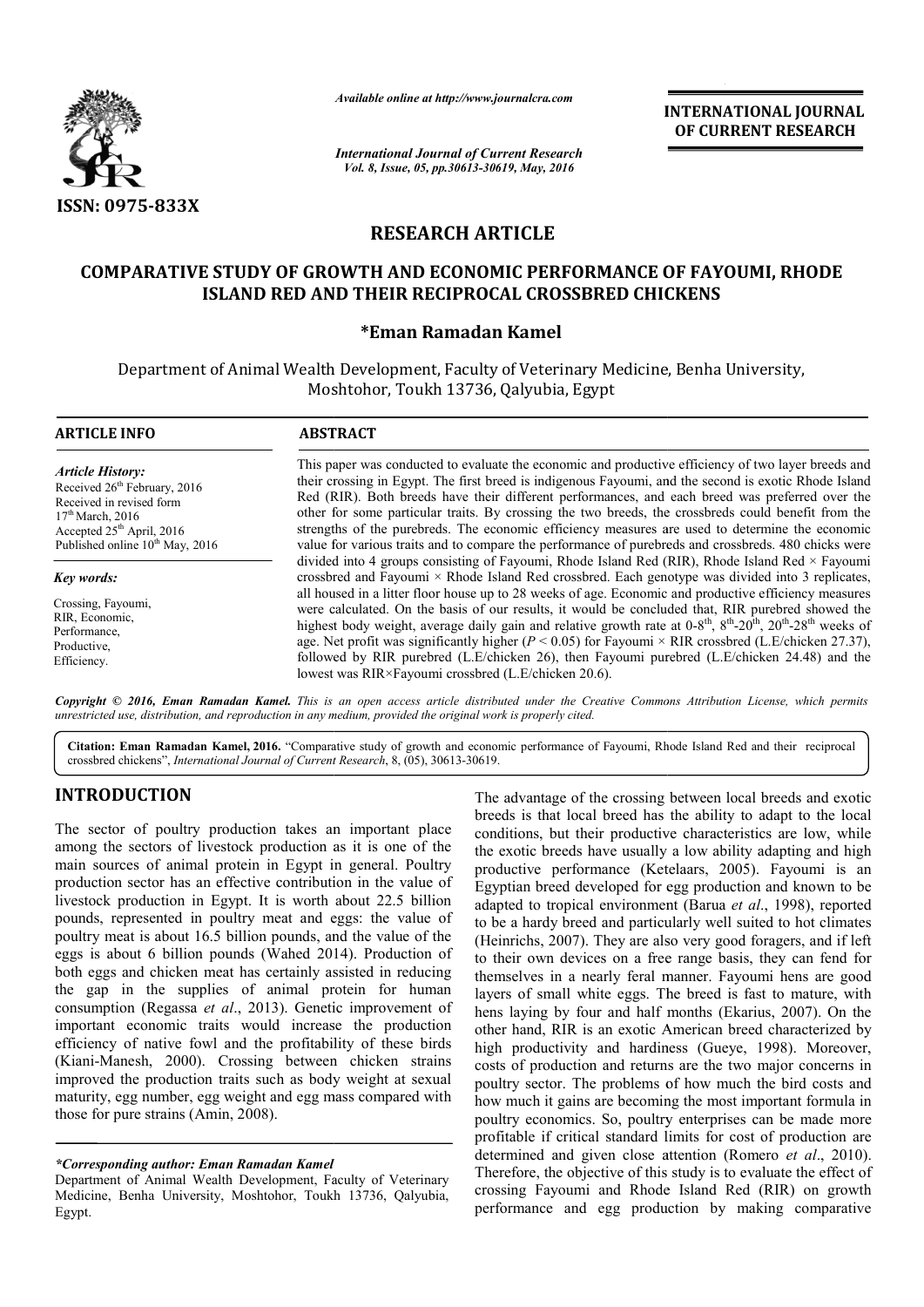economic analysis to detect costs of production and returns from egg sales, hen sales and litter sales, and to evaluate the net profit for each genotype.

## **MATERIAL AND METHODS**

#### **Management of birds**

#### **Housing**

The present study was carried out at Poultry Research Farm belonging to the Department of Animal Wealth Development, Faculty of Veterinary Medicine, Benha University, Egypt, from July 2012 to January 2013. A total of 480 unsexed day-oldchicks, were divided into four experimental groups (Fayoumi purebred, Rhode Island Red purebred, RIR male  $\times$  Fayoumi female: RF and Fayoumi male  $\times$  RIR female: FR). Each genotype was divided into 3 replicates (40 chicks/replicate), and they were wing-banded for their identification. Body weight was recorded individually, and the birds of each breed were housed in a litter floor house up to 28 weeks of age. The stocking density was 10 birds  $/m<sup>2</sup>$ . All chicks were medicated similarly and regularly and they were subjected to the same managerial, hygienic and climatic conditions. Feeding and watering were provided ad libitum. All the chicks were reared under standard temperatures that were controlled by gas heaters (33-35°C at chick arrival for 1 week, followed by a reduction of 3°C/week until the temperature reached 18-20°C at 6 weeks of age).

#### **Vaccination programs**

**Live attenuated Newcastle Disease virus vaccine:** Hatched chicks received the live attenuated Newcastle Disease virus vaccine  $B_1$  strain and Lasota strain at the 7<sup>th</sup> and 22<sup>nd</sup> day of age via drinking water.

**Live attenuated Infectious Bursal Disease virus vaccine:**  Hatched chicks received the live attenuated Infectious Bursal Disease virus vaccine at age  $13<sup>th</sup>$  day in drinking water.

**Inactivated Reassortant Avian Influenza virus vaccine:**  Chicks received the Inactivated Reassortant Avian Influenza virus vaccine (H5N1 sub type, Re-1strain) inoculated subcutaneous in the neck by dose  $0.3$  ml at age  $18<sup>th</sup>$  and  $70<sup>th</sup>$ day. The immunity is active 14 days after administration, and chickens immunity period is 6 months.

#### **Lighting program**

Artificial Lighting program was used 24 hours in the first week, then  $13$  hours till  $18<sup>th</sup>$  week of age. Lighting hours were increased daily by 30 minutes per week up to 17 hours light per day.

### **Feeding management**

**During brooding period:** The formula of starter ration according to AL KAHIRA FEEDS Company was:

- Metabolizable energy2950(K. cal/kg).
- Crude protein21%
- Crude fiber 2.6%

**During growing period (pre-lay):** The formula of growing ration according to AL ASEMA FEEDS Company was:

- Metabolizable energy2800(K. cal/kg).
- $\bullet$  Crude protein 16%
- Crude fiber 3.02%
- $Ca$  2.25 %
- Available Phosphorus. 0.44 %

**During egg laying period:** Commercial laying ration formula according to AL ASEMA FEEDS Company was:

- Metabolizable energy 2700(K. cal/kg).
- Crude protein 18%
- Crude fiber 3.02%
- Ca 3.8%
- Available Phosphorus. 0.44%

#### **Egg collection**

Eggs were collected immediately after they were laid; total number of eggs per each genotype per week for 12 weeks was calculated.

#### **Studied traits**

### **Productive efficiency measurements**

#### **Growth traits**

**Body weight:** At the beginning of the experiment (at one day old), the chicks were individually weighted to the nearest gm., and then they were weighed weekly till the end of the experiment.

**Average daily gain (ADG):** It is the weight gain related to the number of days calculated.

**Relative growth rate (RGR)***:* RGR (expressed in percentage) was calculated every week according to (Crampton and Lioyd, 1959) using the following formula:

RGR = (W2-W1)100 **/** 1/2 (W2+W1)

Where:  $W1 = body weight at the beginning of week or period.$ W<sub>2</sub> = body weight at the end of week or period.

#### **Egg production traits**

Egg production traits were calculated as the number of eggs produced by the number of chickens alive in a particular period (North, 1978).

HDEP = (Number of eggs produced/Number of hens alive)  $\times$ 100.

### **Feed intake**

The daily feed intake was calculated by the difference between the offered feed weight and the remained part. The total feed consumption per day was divided by the number of birds of each group to obtain the average daily feed consumption per bird per group.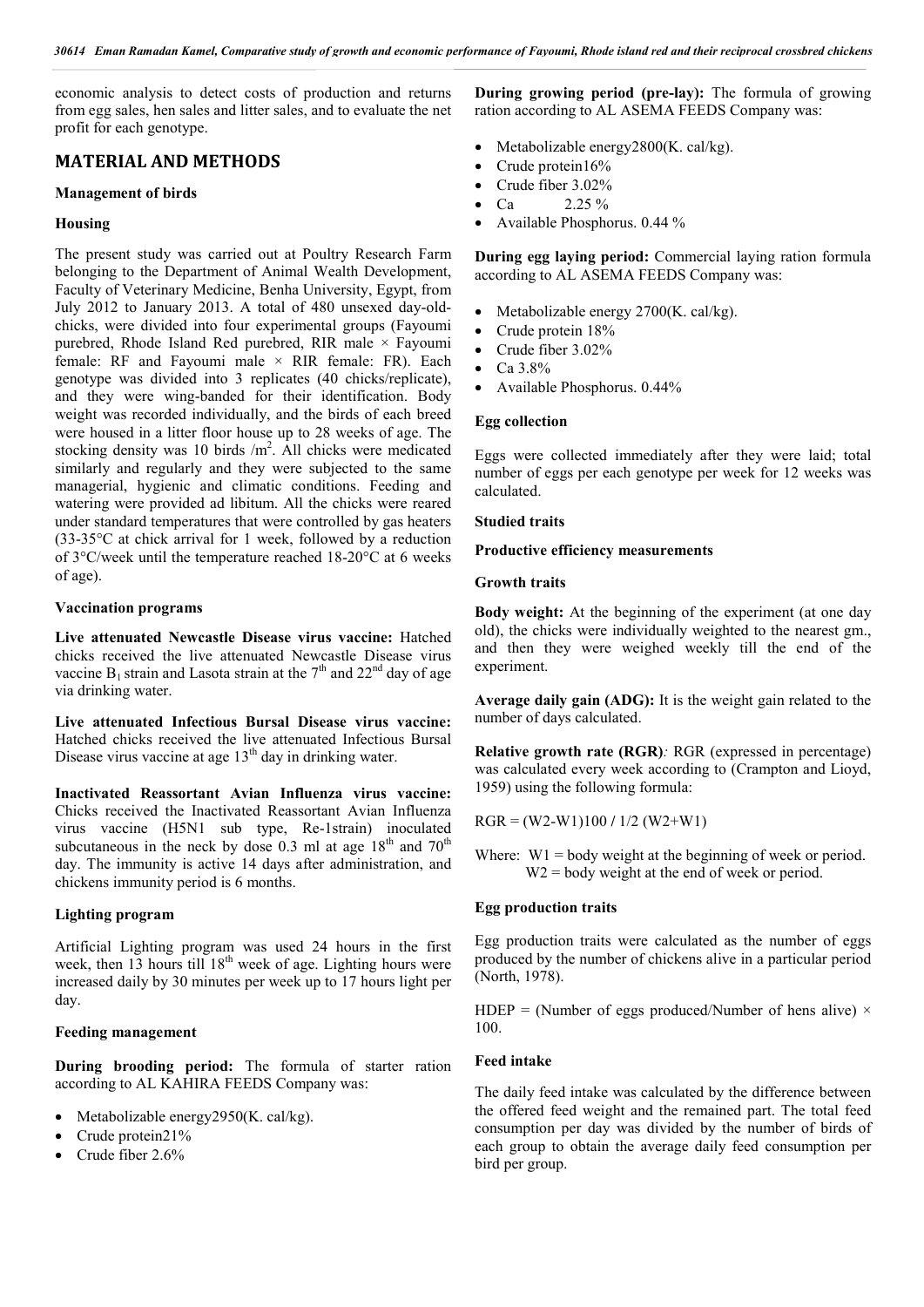**Economic efficiency measurements:** The most important economic efficiency parameters investigated in this study are described below.

**Cost parameters:**Cost parameters were classified according to the methods indicated by (Eman, 2011) and (Omar, 2003).

**Total variable cost (TVC):** This variable includes the feed costs, veterinary management (drug, vaccines and veterinary supervision) and other variable costs as costs related to production cited by (Shewita *et al*., 2010)

**Total fixed cost (TFC):** In this study, each chick in each genotype had the same price and received the same labor, water and electricity. In addition, building and equipment depreciation values were fixed for all chicks. Hence, all of these parameters were considered fixed costs for each chick used in this study (Sara, 2007).

**Total cost (TC):** TC was calculated as sum of TFC and TVC for the three months of the experimental production period.

**Return parameters:** Return items were calculated, of which the most important items included total egg sales value, total hen sales value at end of production period and litter sales value.

**Total returns (TR)**: Total returns = Litter sales + Egg sales + Hen sales.

**Net profit (NP):** Net profit = Total returns – Total costs

#### **Statistical analysis**

Differences between study groups were analyzed by Analysis of Variance (ANOVA) and Duncan's multiple comparison post hoc test (Duncan, 1955). Statistical analysis was performed using the statistical software package SPSS for Windows (version 20.0; SPSS Inc., Chicago, IL, USA). Statistical significance between mean values was set at *P*< 0.05. Data are reported as means and standard error of mean (SEM).

## **RESULTS**

#### **Effect of genotype on growth traits**

Table (1) showed significant differences ( $p \le 0.05$ ) in body weights, ADG and RGR at different ages studied between Purebred RIR and Purebred Fayoumi, but there were nonsignificant differences between RIR x Fayoumi crossbred and their reciprocal crossbred.

**Table 1. Least square means ± standard errors (LSM ± SE) of day-old weight, body weight, average daily gain (ADG), relative growth rate (RGR%), for Fayoumi, RIR, their crossbred and reciprocal crossbred**

| Parameters                      | Age (week)               | RF                            | <b>RR</b>                | FF                              | FR.                       |
|---------------------------------|--------------------------|-------------------------------|--------------------------|---------------------------------|---------------------------|
| Day-old wg $(g/b)$              | $\overline{\phantom{0}}$ | $25.75^b \pm 0.30$            | $29.17^{\circ}$ ± 0.26   | $26.00^b \pm 0.19$              | $29.86^a \pm 0.30$        |
| Body wg $(g/b)$                 | $0 - 8$                  | $623.50^{\rm b}$ ± 7.52       | $693.86^a \pm 12.55$     | $564.74^{\circ} \pm 8.06$       | $632.11^b \pm 11.44$      |
|                                 | $8 - 20$                 | $1365.95^{\mathrm{b}}$ ±20.18 | $1579.42^{\circ}$ ±26.15 | $1197.14^{\circ}$ ± 17.09       | $1410.40^{\circ}$ ± 24.74 |
|                                 | $20 - 28$                | $1573.54^{\circ}$ ±24.44      | $1928.16^a \pm 23.89$    | $1376.47^{\circ}$ ± 21.37       | $1632.60^{\circ}$ ± 37.61 |
| $\text{ADG}(\text{g}/\text{b})$ | $0 - 8$                  | $8.63^b \pm 0.41$             | $13.41^a \pm 0.68$       | $7.60^{\rm b} \pm 0.40^{\rm c}$ | $8.48^b \pm 0.66$         |
|                                 | $8 - 20$                 | $12.87^{\rm b} \pm 0.42$      | $16.78^{\circ} \pm 0.45$ | $11.29^{\circ} \pm 0.32$        | $12.98^b \pm 0.55$        |
|                                 | $20 - 28$                | $1.66^{\rm b}$ ±0.16          | $3.17^{\circ} \pm 0.24$  | $1.83^b \pm 0.16$               | $2.16^b \pm 0.23$         |
| <b>RGR</b>                      | $0 - 8$                  | $10.15^b \pm 0.45$            | $14.29^a \pm 0.75$       | $9.85^b \pm 0.50$               | $9.73^{b} \pm 0.70$       |
|                                 | $8 - 20$                 | $32.87^b \pm 0.97$            | $37.96^a \pm 0.81$       | $33.04^b \pm 0.86$              | $31.66^b \pm 1.15$        |
|                                 | $20 - 28$                | $3.19^b \pm 0.33$             | $5.29^{\circ} \pm 0.40$  | $4.17^b \pm 0.37$               | $3.90^{\rm b}$ ±0.42      |

FF: Fayoumi × Fayoumi. RR: Rhode Island Red × Rhode Island Red.<br>FR: Fayoumi × Rhode Island Red. RF: Rhode Island Red × Fayoumi.

RF: Rhode Island Red  $\times$  Fayoumi.

Day-old wg (g/b): Day-old weight (gram /bird).

The mean values with different superscript letter within the same row are differing significantly at ( $P \le 0.05$ ).

**Table 2. Effect of crossing on total fixed costs (TFC) Parameters during egg production period (3 months) (L.E / Chicken)**

| Genotypes | Equipment (L.E) | Building and labor (L.E) | Water and Electricity (L.E) | Chick Cost (L.E) | TFC (L.E) |
|-----------|-----------------|--------------------------|-----------------------------|------------------|-----------|
| RF        | 0.70            | 2.12                     | .08                         | 4.20             | 8.1       |
| RR        | 0.70            | 2.12                     | .08                         | 4.20             | 8.1       |
| FF        | 0.70            | 2.12                     | .08                         | 4.20             | 8.1       |
| FR        | 0.70            | 212                      | .08                         | 4.20             | 8.1       |

 L.E: Egyptian Pound. Data expressed as mean.

 $\mathbf{r}$ 

### **Table 3. Effect of crossing on total variable costs (TVC) and total cost (TC) parameters during egg production period (3 months) (L.E /Chicken)**

| Genotypes | Veterinary                 | Feed intake                  | Feed costs                  | Other cost | TVC.                          | ТC                            |
|-----------|----------------------------|------------------------------|-----------------------------|------------|-------------------------------|-------------------------------|
|           | Management $cost(L,E)$     | (Kg/ Chicken)                | (L.E)                       | (L.E)      | (L.E)                         | (L.E)                         |
| RF        | $9.0^{\text{a}} \pm 1.30$  | $7.94^b \pm 0.44$            | $18.28^{b} \pm 2.18$        | 5.0        | $32.28^{\text{a}}$ $\pm 2.33$ | $40.38^{\circ}$ + 2.11        |
| <b>RR</b> | $8.28^{b} \pm 1.41$        | $8.53^{\circ} \pm 0.53$      | $19.64^a \pm 2.19$          | 5.0        | $32.92^{\circ}$ ± 2.56        | 41 $02^a \pm 3$ 11            |
| FF        | $9.36^{\text{a}} \pm 1.34$ | $7.24^b \pm 0.44$            | $16.66^{\text{d}} \pm 2.18$ | 5.0        | $31.02^b \pm 2.66$            | $39.12^b \pm 4.16$            |
| FR        | $8.64^{b} \pm 1.33$        | $7.65^{\mathrm{b}} \pm 0.55$ | $17.60^{\circ}$ ± 2.66      | 5.0        | $31.24^b \pm 2.77$            | 39 34 <sup>b</sup> $\pm$ 2 24 |

Data expressed as mean  $\pm$  SE (Standard error).

The mean values with different superscript letter within the same column are differ significantly at ( $P \le 0.05$ ) Price of Kg / ration  $= 2.30$  L.E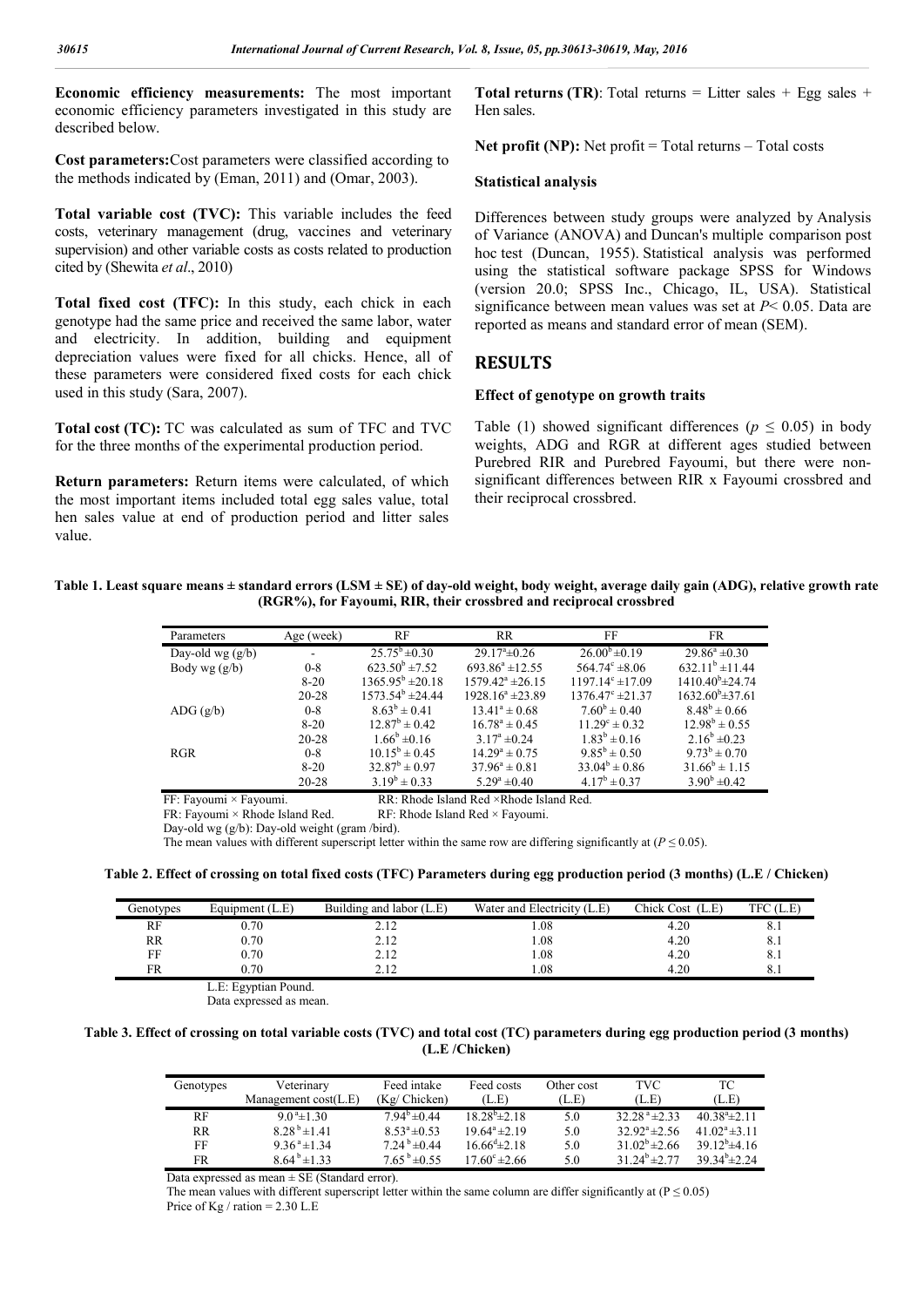## **Effect of genotype on fixed, variable and total costs of production**

Table (2) showed non-significant differences in total fixed costs **(**TFC) among all genotypes. Concerning TVC, there were significant differences ( $p \leq 0.05$ ) between Purebred RIR and Purebred Fayoumi: Veterinary management cost showed significant differences ( $p \le 0.05$ ) among different genotypes. Regarding feed intake and feed cost, there were non significant differences ( $P > 0.05$ ) among different genotypes. There were significant differences in  $TC$  ( $p \le 0.05$ ) among different genotypes also.

### **Effect of genotype on total return (TR) and net profit (NP):**

Table (4) showed significant differences in TR and NP  $(p \le 0.05)$  between Purebred RIR and Purebred Fayoumi and significant differences (*p*≤ 0.05) between RIR x Fayoumi crossbred and their reciprocal crossbred.

of age, which were 1453 and 1449g respectively (Rahman *et al*., 2004). RIR purebred showed the highest average daily gain (ADG) at different ages  $0-8^{th}$ ,  $8^{th}$ -20<sup>th</sup>,  $20^{th}$ -28<sup>th</sup> weeks of age (Table 1) (13.41, 16.78 and 3.17 g, respectively), followed by Fayoumi x RIR crossbred (3.48, 12.98 and 2.16 g, respectively), then Fayoumi purebred (7.60, 11.29 and 1.83 g, respectively) and finally RIR  $\times$  Fayoumi crossbred (8.63, 12.87 and 1.66 g, respectively).These results agreed with the observations of (Abinda *et al*., 2012) and (Muhammad *et al*., 2003). On the contrary, some authors showed that Fayoumi purebred had higher ADG rate (Hanafi and Iraqi, 2001) and (Tadelle *et al*., 2003). Concerning the study of relative growth rate (RGR%) at different ages, RIR purebred showed the highest RGR% at  $0.8<sup>th</sup>$ ,  $8<sup>th</sup>$ - $20<sup>th</sup>$ ,  $20<sup>th</sup>$ - $28<sup>th</sup>$  weeks of age (14.29, 37.96 and 5.29%, respectively), and the lowest RGR% was Fayoumi x RIR crossbred (9.63, 31.66 and 3.90 %, respectively), the difference in RGR% between genotypes may be attributed to the difference in feed intake and genetic composition of these birds.

| Table 4. Total returns (TR) parameters |  |  |  |
|----------------------------------------|--|--|--|
|----------------------------------------|--|--|--|

| Geno<br>Types | Number of<br>Sold eggs/hen | Egg sale return      | Hen Weight<br>at sale $(gm)$ | Hen sale return<br>(L.E) | litter sale<br>(L.E) | Total return<br>(L.E)        | Net profit            |
|---------------|----------------------------|----------------------|------------------------------|--------------------------|----------------------|------------------------------|-----------------------|
| RF            | $58.38^{b} \pm$            | $35.02^b \pm$        | $1573.54^{\circ}$            | $18.96^{\circ}$          |                      | $60.98^{\text{ d}} \pm 5.16$ | $20.6^{\mathrm{d}}$ ± |
|               | 5.25                       | 2.25                 | ±14.55                       | $\pm 2.66$               |                      |                              | 4.17                  |
| <b>RR</b>     | $61.44^{ab} \pm$           | $36.86^{ab}$ ±       | 1928.16 <sup>a</sup>         | 23.16 <sup>a</sup>       |                      | $67.02^{\text{a}}\pm6.14$    | $26^b \pm$            |
|               | 6.55                       | 3.22                 | ±15.44                       | $\pm 3.22$               |                      |                              | 5.11                  |
| FF            | $66.82^{\rm a}$ ±          | $40.09^{\text{a}}$ ± | 1376.47 <sup>d</sup>         | 16.51 <sup>d</sup>       |                      | $63.6^{\circ} \pm 5.22$      | $24.48^{\circ}$ ±     |
|               | 4.45                       | 3.88                 | $\pm 4.77$                   | $\pm 2.44$               |                      |                              | 4.11                  |
| <b>FR</b>     | $66.74^{\circ}$ ±          | $40.04^a \pm$        | $1632.60^{\mathrm{b}}$       | 19.67 <sup>b</sup>       |                      | $66.71^{b} \pm 5.26$         | $27.37^{\text{a}}$ ±  |
|               | 3.66                       | 3.80                 | $\pm 6.32$                   | $\pm 1.44$               |                      |                              | 3.71                  |

The mean values with different superscript letter within the same column are differ significantly at ( $P \le 0.05$ )

TR: Total returns, \* Price of egg sale =  $0.60$  piaster, \* Price of Kg poultry sale = 12 L.E.

## **DISCUSSION**

Consumer expectations for high quality poultry products will strongly influence future production methods. This means that farmers, veterinarians, stockholders and all other partners involved in the production chain need to share more responsibilities. Cooperation amongst stakeholders will certainly be intensified. Many scholars have reported that the overall performance of crossbred chickens was found to be better than local chickens (Melesse *et al*., 2013). However, limited information is available on the comparative economic efficiency of local chickens and their crosses with exotic chicken breeds. Therefore, this study was designed to evaluate the cross breeding effect between RIR and Fayoumi breeds on productive and economic efficiency under Egyptian conditions. Regarding the study of body weight at different ages, RIR purebred showed the heaviest body weight at  $0-8^{th}$ ,  $8^{th}$ - $20^{th}$ ,  $20^{th}$ -28<sup>th</sup> weeks of age (693.86, 1579.42 and 1928.16 g, respectively), followed by Fayoumi x RIR crossbred (632.11, 1410.40 and 1632.60 g, respectively) then reciprocal crossbred (623.5, 1365.95 and 1573.54 g, respectively) and finally Fayoumi purebred which had the lowest body weight (564.74, 1197.14 and 1376.47 g, respectively). These results agreed with the observations of final body weights of Sonali (RIR×Fayoumi) and Fayoumi (1001 and 959 g) at 14 weeks of age with a tendency to be higher for Sonali (Azharul *et al*., 2005), (Halima *et al*., 2006) and (Melesse *et al*., 2013). This also agreed with the observations of the body weights of Fayoumi x RIR crossbred and reciprocal crossbred at 23 weeks

Decreasing of RGR% at the end of the experiment maybe attributed to the exposure of the birds to Clostridia and Coccidiosis during this period. The obtained results were in the same line of those obtained by **(**Khawaja *et al*., 2013) who found that Fayoumi purebred chickens had poorer feed utilization and poorer growth rate than RIR and the other crossbreds. The difference in growth rate of chickens is due to interplay of multiple genes, and this trait could be improved through intensive genetic selection (Bokhari and Chaudhry, 1972; Chambers, 1990). Contradicted results were obtained by *(*Aly and Nazla, 2005*)* who recorded that strain crosses were superior in growth rate over their parents. (Taha *et al*., 2012) observed that there were no differences between four strains for overall RGR (El-Salam, Dokki-4, Inshas and Mandarah). TFC (Table 2) included the price of equipment and building depreciation (L.E 0.70 /chicken and L.E 2.12/chicken, respectively), water and electricity were (L.E 1.08/chicken), and chick cost was (L.E 4.20). In our study, the TFC was (L.E 8.1) per chicken in each genotype because each chick in each genotype was the same price, and received the same labor, water and electricity. In addition, building and equipment depreciation amount was fixed for all chicks. Hence, all of these parameters were considered fixed costs for each chick used in this study (Sara, 2007). Concerning TVC (Table 3), veterinary management costs were the highest for Fayoumi purebred (L.E/chicken 9.36) and the lowest for RIR purebred (L.E 8.28). RIR purebred had the highest feed intake during egg production period (8.53 Kg/chicken), followed by RIR×Fayoumi crossbred (7.94 Kg /chicken), then reciprocal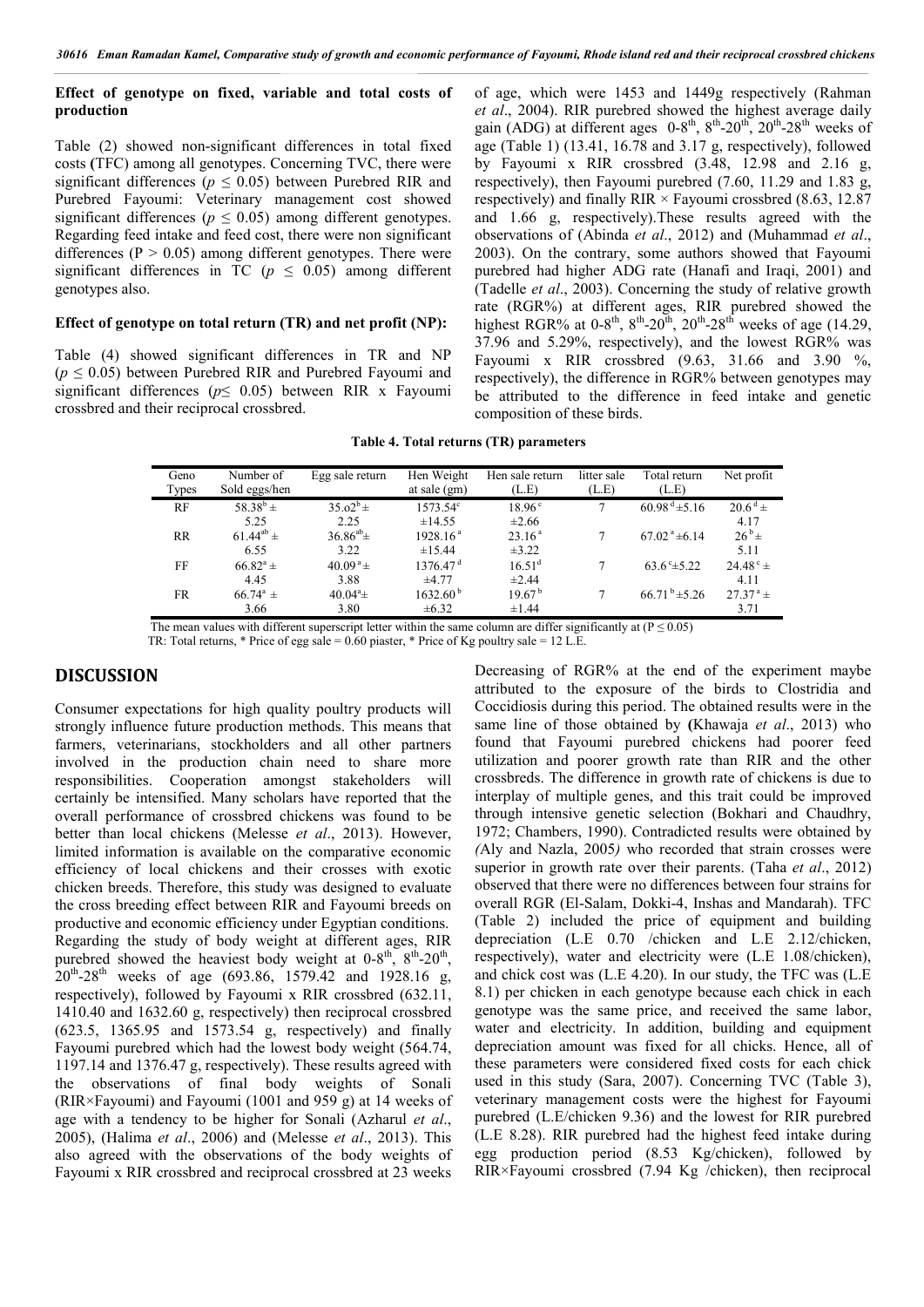crossbred (7.65 Kg /chicken) and the lowest was Fayoumi purebred (7.24 Kg /chicken). Regarding feed cost, RIR purebred showed the highest feed cost during the production period (L.E 19.64 /chicken), followed by RIR×Fayoumi crossbred (L.E 18.28 /chicken), then reciprocal crossbred (L.E 17.60 /chicken) and the lowest feed cost was for Fayoumi purebred (L.E 16.66 /chicken).

So RIR purebred had the highest TVC (L.E 32.92/chicken), followed by RIR×Fayoumi crossbred (L.E 32.28/chicken), then reciprocal crossbred (L.E 31.24/chicken) and finally Fayoumi purebred (L.E 31.02/chicken). Consequently, TC was the highest for RIR purebred (L.E 41.02/chicken) followed by RIR×Fayoumi crossbred (L.E 40.38/chicken), then reciprocal crossbred (L.E 39.34/ chicken) and the lowest for Fayoumi purebred (L.E 39.12 /chicken). These results agreed with the observations of (Abinda *et al*., 2012; Azharul *et al*., 2005; Horst, 1988; Khawaja *et al*., 2012; Muhammad *et al*., 2003; Rahman *et al*., 2004), who showed that RIR purebred consumed more feed than those of Fayoumi and crossbred chickens, and had the highest total costs of production. On the contrary (Akhtar *et al*., 2007) recorded that there were significant higher feed consumption/bird/week in Fayoumi (808) than RIR (738). Also, (Khawaja *et al*., 2013) found that feed intake of Fayoumi×RIR (115 g/hen /day) was higher than feed intake of reciprocal crossbred (112 g/hen/day). Concerning number of eggs sold per hen, Fayoumi purebred was the highest (66.82 egg/hen), followed by Fayoumi  $\times$  RIR crossbred (66.74 egg/hen), then RIR purebred (61.44 egg/hen) and the lowest egg number was for RIR×Fayoumi crossbred (58.38 egg/hen). Consequently, the return from egg sales was the highest for Fayoumi purebred (L.E 40.09/chicken), followed by Fayoumi  $\times$  RIR crossbred (40.04/chicken L.E), then RIR purebred (L.E 36.86 /chicken) and the lowest egg number was for RIR  $\times$  Fayoumi crossbred (L.E 35.o2 /chicken).

These results agreed with the observations which found that Fayoumi laid more eggs than other breeds (types) (Bekele *et al*., 2010a; Regassa *et al*., 2013). These results also agreed with some observations of significant differences (*p*≤ 0.05) between Fayoumi  $\times$  RIR which were higher than reciprocal crossbred (Alewi *et al*., 2012; Rahman *et al*., 2004). On the contrary, some authors found that  $RIR \times Fayouni$  crossbred was higher than other reciprocal breed (Miah *et al*., 2002; Zaman *et al*., 2004). Concerning hen Weight at sale, it was the highest for RIR purebred (1928.16 g/chicken), followed by Fayoumi x RIR crossbred (1632.60 g/chicken), then reciprocal crossbred (1573.54 g/chicken) and finally Fayoumi purebred which had the lowest body weight (1376.47 g/chicken). Consequently, the return from hen sales was the highest for RIR purebred (L.E 23.16/chicken), followed by Fayoumi x RIR crossbred (L.E 19.67/chicken), then reciprocal crossbred (L.E 18.96) and finally Fayoumi purebred (L.E 16.51/chicken). These results agreed with the observations of final body weights of Sonali (RIR×Fayoumi) and Fayoumi (1001 and 959 g) at 14 weeks of age with a tendency to be higher for Sonali (Azharul *et al*., 2005), (Halima *et al*., 2006) and (Melesse *et al*., 2013). Our results also agreed with the observations of the body weights of Fayoumi x RIR crossbreed and reciprocal crossbred at 23 weeks of age were 1453 and 1449g (Rahman

*et al*., 2004). Similarly, some previous studies found that RIR produced the largest eggs. Egg production in crossbred was mostly influenced by Fayomi sire. But concerning body weight, the effect of the Rhode Island dam was significant. FF was the lightest body weight at all ages (Barua *et al*., 1998). RIR layers exhibited significantly more body weight, and produced heavier eggs than those produced by Fayomi. Body weight and egg production are positively correlated traits. (Bekele *et al*., 2010b) have reported that the genetic background of chickens would influence egg weight. TR values were the highest for RIR purebred (L.E 67.02/chicken), followed by Fayoumi x RIR crossbred (L.E 66.71/chicken), then Fayoumi purebred (L.E 63.6/chicken) and finally RIR x Fayoumi crossbred (L.E 60.98/chicken). From our results, we found that RIR purebred and Fayoumi x RIR crossbred showed high significant total return.

These results agreed with (Abinda *et al*., 2012; Javed *et al*., 2003; Rajput *et al*., 2005) that Rhode Island Red have potentials of a higher economic return as layers and / or broilers. The high egg and meat production genes, present in RIR, can possibly be transferred to Fayoumi, so as to produce a crossbred having higher survival and better economic returns. So net profit was significantly higher ( $P < 0.05$ ) for Fayoumi  $\times$ RIR crossbred (L.E 27.37/chicken), followed by RIR purebred (L.E 26 /chicken), then Fayoumi purebred (L.E 24.48/chicken) and the lowest was RIR×Fayoumi crossbred (L.E 20.6/chicken). These results indicated that Fayoumi  $\times$  RIR crossbred and RIR purebred give higher net profit values compared with the other crossbred and the other purebred. Fayoumi  $\times$  RIR crossbred's net profit was the highest, which may be attributed to the improvement which occurred in body weight, body weight gain, egg production, stimulation of birds' immunity, decrease of total costs, especially feed costs, than the other genotypes. This result agreed with those of Asghar *et al*. (2000), Omar (2003) and Ahmed (2007) where they reported that net profit significantly ( $P \le 0.01$ ) differed among different breeds. From our results, we can conclude that crossbred chickens gained better body weight than Fayoumi purebred and was close to RIR purebred chickens. The crossbred chickens of Fayoumi  $\times$  RIR showed better performance in all traits and better net profit than crossbred chickens of RIR× Fayoumi, which indicates that cross breeding has a potential for improving economically important productive traits.

#### **Acknowledgment**

The author is grateful to the staff of Animal Wealth Development Department, Faculty of Veterinary Medicine, Benha University (www.bu.edu.eg) for their technical assistant.

## **REFERENCES**

- Abinda, K., Sohail, H. K., Nasir, M. and Abida, P. 2012. Comparative study of growth performance,meat quality and haematological parameters of Fayoumi, Rhode Island Red and their reciprocal crossbred chickens T. *Italian Journal of Animal Science,* 11, 39.
- Akhtar, N., Mahmood, S., Hassan, M. and Yasmeen, F. 2007. Comparative study of production potential and egg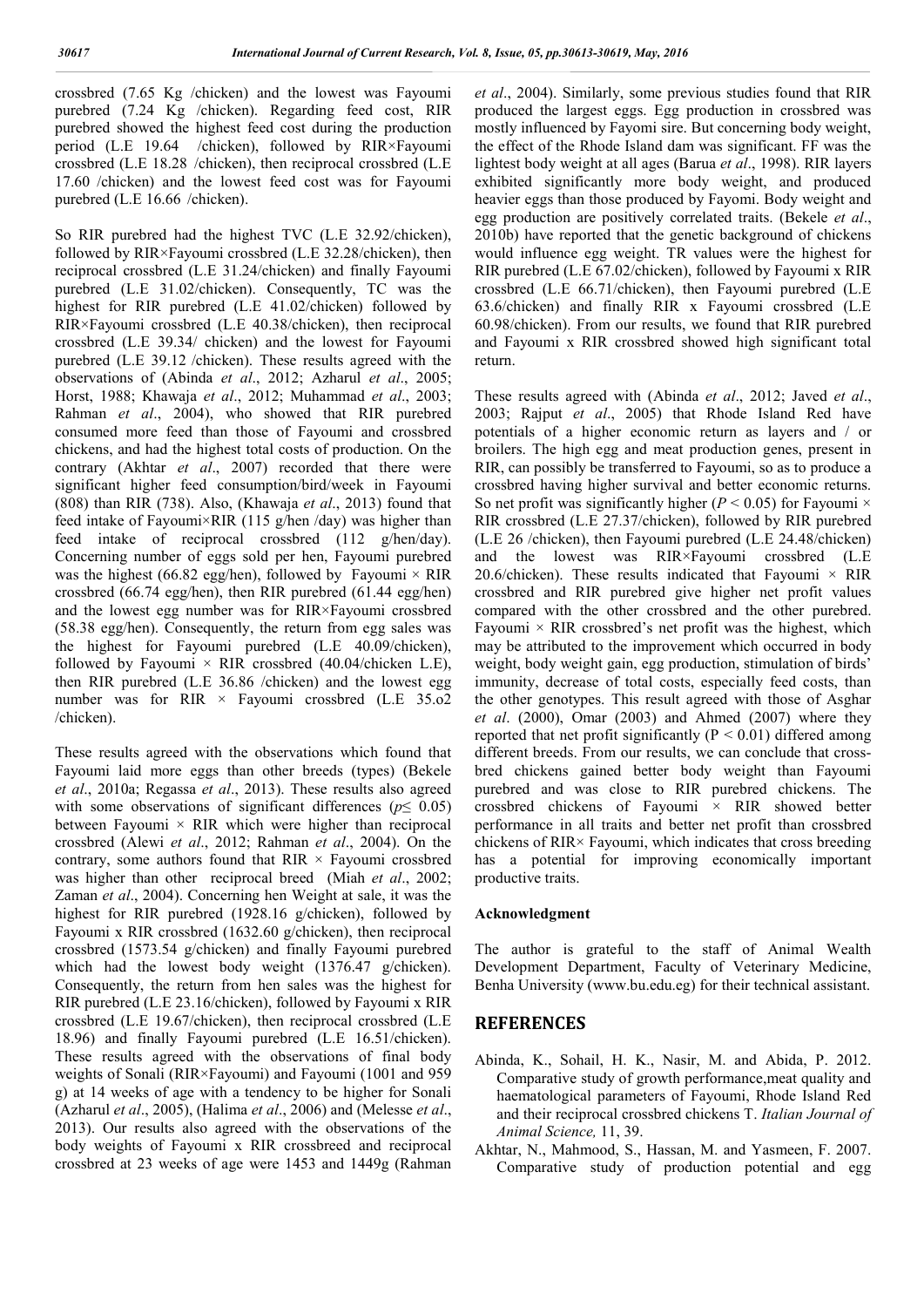characteristics of Lyallpur Silver Black, Fayoumi and Rhode Island Red breeds of poultry. *Pak. Vet., J* 27, 184- 188.

- Alewi, M., Melesse, A. and Teklegiorgis, Y. 2012. Crossbreeding Effect on Egg Quality Traits of Local Chickens and Their F1 Crosses With Rhode Island Red and Fayoumi Chicken Breeds Under Farmers' Management Conditions. *J Anim Sci Adv*., 2, 697-705.
- Aly, O. M. and Nazla, Y. A. E.-E. 2005. Estimates of pure line difference, direct heterosis, maternal additive and direct additive effects for growth traits, iability and some carcass traits. *Egypt poult. Sci.,* 26, 1-26.
- Amin, E. M. 2008. Effect of crossing between native and a commercial chicken strain on egg production traits. . *Egypt. Poult. Sci.,* 28, 327-349.
- Azharul, I. M., Ranvig, H., Howlider, M. A. R. and 2005. Comparison of growth rate and meat yield characteristics of cockerels between Fayoumi and Sonali under village conditions in Bangladesh. *Available from: http://www.lrrd. org/lrrd17/2/azha17021.htm*.
- Barua, A., Howlider, M. A. R., Yoshimura, Y. and J., A.-A. 1998. A study on the performance of Fayoumi, Rhode Island Red and Fayoumi X Rhode Island Red chickens under rural condition in Bangladesh. *Anim. Sci.,* 11, 635- 641.
- Bekele, F., Adnøy, T., Gjøen, H. M. and Kathle, J. 2010a. Production performance of dual purpose crosses of two indigenous with two exotic chicken breeds in sub-tropical envi-ronment. *Abebe, G. Int. J. Poult. Sci.* 9, 702-710.
- Bekele, F., Ådnøy, T., Gjøen, H. M., Kathle, J. and Abebe, G. 2010b. Production performance of dual purpose crosses of two indigenous with two exotic chicken breeds in subtropical environment. *Int. J. Poult. Sci.,* 9, 702-710.
- Bokhari, S. A. I. and Chaudhry, M. R. 1972. Comparative study of first year productive behaviour of LSB and Whit Leghorn Pullets. *Pakistan J. Agri. Sci.,* 3, 9: 20.
- Chambers, J. R. 1990. Genetics of growth and meat production in chickens. In: R.D.Growth traits of pure/crossbred chickens Non-commercial use only. *Crawford (ed.) In poultry breeding and genetics. Elsevier Science Publisher, Amsterdam, The Netherlands,* 11, 599-643.
- Crampton, E. W. and Lioyd, L. E. P. 1959. Fundamentals of nutrition. *Freeman & Company of Francisco and London.*, 217.
- Duncan, D. B. 1955. Multiple range and multiple F tests. Biometrics. 11, 1-42.
- Ekarius, C. 2007. Storey's Illustrated Guide to Poultry Breeds. *Storey publishing*.
- Eman, R. K. 2011. Economic and productive efficiency of poultry farms in relation to veterinary Management *Ph.D.V.Sc. Thesis, Fac. Vet. Med., Banha University*.
- Gueye, E. H. F. (1998). Village egg and fowl meat production in Africa. *World's Poult. Sci. J.,* 54, 73-86.
- Halima, H., Neser, F. W. C., de Kock, A. and Van Marle-Köster, E. 2006. Growth performance of indigenous chickens under intensive management conditions in Northwest Ethiopia. S. Afr. *J. Anim. Sci* 36, 71-73.
- Hanafi, M. S. and Iraqi, M. M. 2001. Evaluation of purebreds, heterosis, combining abilities, maternal and sex- linked effects for some productive and reproductive traits in chickens. . *Second International Conference On Animal*

*Production and Health in Semi-Arid Areas, Organized by Faculty of Environmental Agricultural Sciences, Suez Canal Univ. El Arish-North Sinai, Egypt,*, 545-555.

- Heinrichs, C. 2007. How to Raise Chickens. Voyageur press.
- Horst, P. 1988. Native fowl as reservoir for genomes with direct and indirect effects on productive adaptability. *Proc. 18th World's Poultry Congr., Nagoa,Japan.*, 99-105.
- Javed, K.; Farooq, M.; Mian, M. A.; Durrani, F. R. and Mussawar, S. 2003. Flock size and egg production performance of backyard chickens reared by rural woman in Peshawar,Pakistan. *Available from: http://www.lrrd.org/ lrrd15/11/jave1511.htm*.
- Ketelaars, E. H. 2005. What is this? Management of Poultry Production in the Tropics. *Benekon, Holland*, 11 pp.
- Khawaja, T., Hassan Khan, S., Mukhtar, N. and Parveen, A. 2012. Comparative study of growth performance, meat quality and haematological parameters of Fayoumi, Rhode Island Red and their reciprocal crossbred chickens. *2012* 11.
- Khawaja, T., Khan, S. H., Mukhtar, N., Parveen, A. and Fareed, G. 2013. Production performance, egg quality and biochemical parameters of three way crossbred chickens with reciprocal F1 crossbred chickens in sub-tropical environment. *Ital.J. Anim. Sci* 12, 127-132.
- Kiani-Manesh, H. R. 2000. Estimation of (co) variance components of economically important traits in Iranian native fowls. *Degree Diss., Mazandaran University,Iran.*
- Melesse, A., Alewi, M. and Teklegiorgis, Y. 2013. Evaluating the Reproductive and Egg Production Traits of Local Chickens and Their F1 Crosses with Rhode Island Red and Fayoumi Breeds under Farmers' Management Conditions. *Iranian Journal of Applied Animal Science* 3, 379-385.
- Miah, M. S., Islam, M. A. and Ali, M. A. 2002. Growth and egg production performance of exotic pure breeds and crossbreds chicken. The Bangladesh Veterinarian,. 19, 43-47.
- Muhammad, A., Sultan, M., Muhammad, S. and Fawwad, A. 2003. Productive Behavior of Lyallpur Silver Black and Rhode Island Red Breeds of Poultry. *International Journal of Agriculture &Biology* 5, 3.
- North, M. O. 1978. Commercial chicken production manual. *AVI Publishing Company, INC*, 419.Second edition.
- Omar, M. A. E. 2003. Economic and productive efficiency of poultry farms in relation to veterinary inputs. *M.V.Sc. Thesis, Fac. Vet. Med., Zagazig University*.
- Rahman, M., Baqui, M. A. and Howlider, M. A. R. 2004. Egg pro-duction performance of RIR  $\times$  Fayoumi and Fayoumi  $\times$ RIR crossbreed chicken under intensive management in Bangla-desh. . *Livest. Res. Rural. Dev.* 16, Art. # 92.
- Rajput, N., Rind, M. L. and Rind, R. 2005. Effect of flock size on Fayoumi layer production. *J.Anim. Vet.* 4, 842-844.
- Regassa, S. L., Bekana, E. and Geleta, T. 2013. Production Performance of Fayoumi Chicken Breed Under Backyard Management Condition in Mid Rift Valley of Ethiopia. *Herald Journal of Agriculture and Food Science Research Available online* 2, 078 - 081 Available online http://www.heraldjournals.org/hjafsr/archive.htm.
- Romero, L. F., Zuidhof, M. J., Jeffrey, S. R., Naeima, A., Renema, R. and Robinson, F. E. 2010. A data envelope analysis to asses factors affecting technical and economic